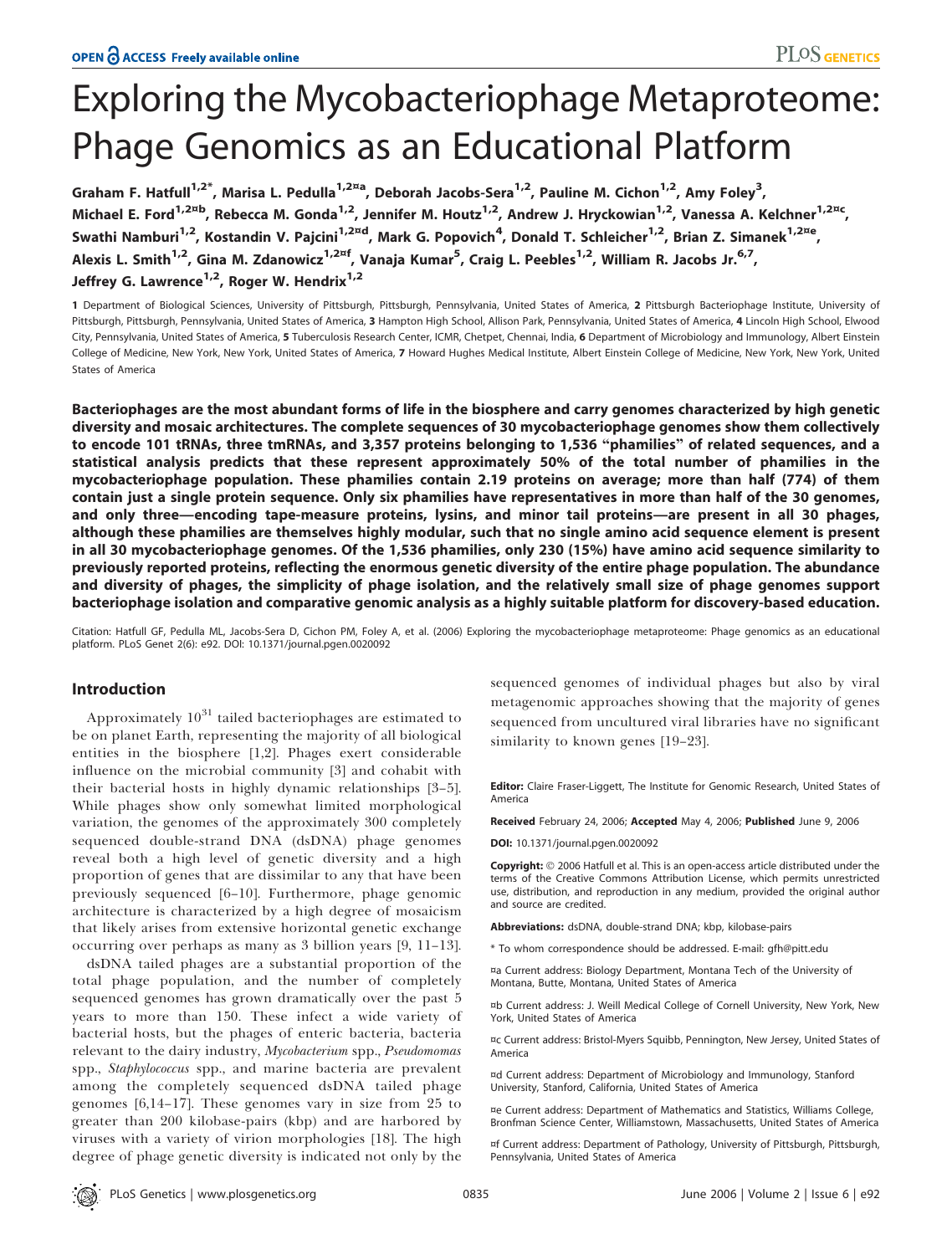# Synopsis

Bacteriophages are viruses that infect bacterial hosts and are estimated to be the most numerous biological entities in the biosphere. Insights into the genetic diversity of the bacteriophage population and the evolutionary mechanisms that give rise to it can be obtained using comparative genomic analyses. The genomic analysis of 30 complete mycobacteriophages—viruses that infect mycobacterial hosts—reveals them to be genetically diverse and to contain many previously unidentified genes. The high diversity and relatively small genome sizes of these phages provide an ideal platform for introducing high school and undergraduate students to the research laboratory, isolating and naming novel viruses, and determining their genomic sequences. The thrill of discovering new viruses and previously unidentified genes, coupled with ownership of individual phage projects, provides strong motivations for students to engage in and pursue scientific research.

Mycobacteriophages—viruses of the mycobacteria—have facilitated the development of mycobacterial genetic systems [24–27] and provided insights into viral diversity and the evolutionary mechanisms that generate them [6,28–31]. The comparative genomic analysis of 14 mycobacteriophages showed that they have relatively large genomes (average length, 70 kbp), contain large numbers of previously unidentified genes, and are highly diverse at both the nucleotide and amino acid sequence levels [6]. Moreover, phage genome architectures are pervasively mosaic; each genome apparently contains a unique combination of individual modules, of which the majority correspond to one or a small cluster of genes. Generation of these mosaic genomes reflects a high level of horizontal genetic exchange within the phage population, with illegitimate recombination events underlying the generation of new module boundaries. This model is supported by the identification of a small number of exchange events that have occurred relatively recently and for which there is no evidence of targeting to specific locations, such as gene extremities [6,7].

Since the majority of newly sequenced phage genes, including those from mycobacteriophages, are not closely related to known gene sequences, their functions remain largely unknown [15,19]. In many, but not all, dsDNA tailed phages, the genes encoding the virion structure and assembly functions are clustered into long operons with a well-defined gene order, and these genes can thus be more easily identified [32]. In phages adorned with a long flexible tail, the length of the tail is determined by the tmp gene, whose length corresponds directly to the tail length [6,33]. Since it is common for these phages to have tail lengths in excess of 100 nm, the *tmp* gene is frequently the longest open reading frame in the genome [6]. Outside of the structural operons, gene functions are well understood only in those phages that have been thoroughly dissected genetically and biochemically, and many phages contain large numbers of relatively small open reading frames of unknown function [6,34].

While the characteristic mosaic architecture of phage genomes can be explained by abundant horizontal genetic exchange events in their evolutionary history, little is known about which genomes participate in these events or the rates at which exchange occurs. Phages infecting the same host are expected to be more likely to exchange genes, but phages can readily switch or expand their host-range by a variety of

mechanisms [35,36]. Moreover, some phages have very broad host-ranges [37]. In addition, capsid packaging imposes nonselective constraints on genome length that are quite distinct from the functional advantages and disadvantages of phage genes. Little is known about the rates of nonselective acquisition, or the subsequent fates of such genes in the phage population, although it is likely that gene acquisition and loss contribute significantly to the evolution of bacterial genomes [38–40].

Bacteriophages exchange genes not only among themselves but also with their host chromosomes, and it is common for phages to carry genes that profoundly influence the physiology of their hosts [41–44]; these include genes that confer bacterial pathogenicity, such as the toxins responsible for pathogenesis of cholera, diphtheria, and shigellosis [45,46]. If bacteriophage mosaicism is largely generated by a process of illegitimate recombination, then the acquisition of genes from the host is not surprising [6]. However, for host-like genes identified by phage genomics, it is unclear what advantage such genes may confer upon lysogenic hosts or whether they remain in the phage population for long or short periods.

We have expanded our collection of complete mycobacteriophage genomes to a total of 30 and utilized the enlarged set of gene sequences to explore their genetic diversity. The organization of protein-encoding genes into ''phamilies'' of related sequences provides insights into which genes are most prevalent in these phages, whether there are signature sequences that are characteristic of mycobacteriophages, and how phamily size corresponds to phage and bacterial homologs outside of the mycobacteriophage group. The genetic diversity, abundance of novel genes, and technical feasibility of phage isolation and genomic characterization strongly support the utilization of phage discovery and comparative genomics as an effective educational platform for undergraduate and high school students.

## Results/Discussion

## Isolation and Characterization of Mycobacteriophages

We previously reported the genome sequences of mycobacteriophages L5 [28], D29 [30], TM4 [31], and Bxb1 [29], along with a comparative genomic analysis of these and ten additional mycobacteriophages: Barnyard, Bxz1, Bxz2, Che8, Che9c, Che9d, Cjw1, Corndog, Omega, and Rosebush [6]. We have isolated an additional 16 mycobacteriophages using the methods described previously [6] from a variety of sources; Che12 was isolated in Chennai, India; Bethlehem and U2 are from Bethlehem, Pennsylvania, United States; 244 is from Connecticut, United States; and Catera, Cooper, Halo, Llij, Orion, PBI1, PG1, Pipefish, P-Lot, PMC, Qyrzula, and Wildcat are from Pittsburgh, Pennsylvania, United States, and the surrounding areas. Each of these 16 new phages was plaquepurified, grown in quantity, banded through an equilibrium CsCl density gradient, and used to isolate virion DNA. DNA was hydrodynamically sheared, cloned into plasmid vectors, sequenced, and assembled as described previously [6]. Many of these phages were isolated, named, and characterized by undergraduate and high school students, taking advantage of phage discovery and genomics as a platform for integrating scientific research and education as described in detail below.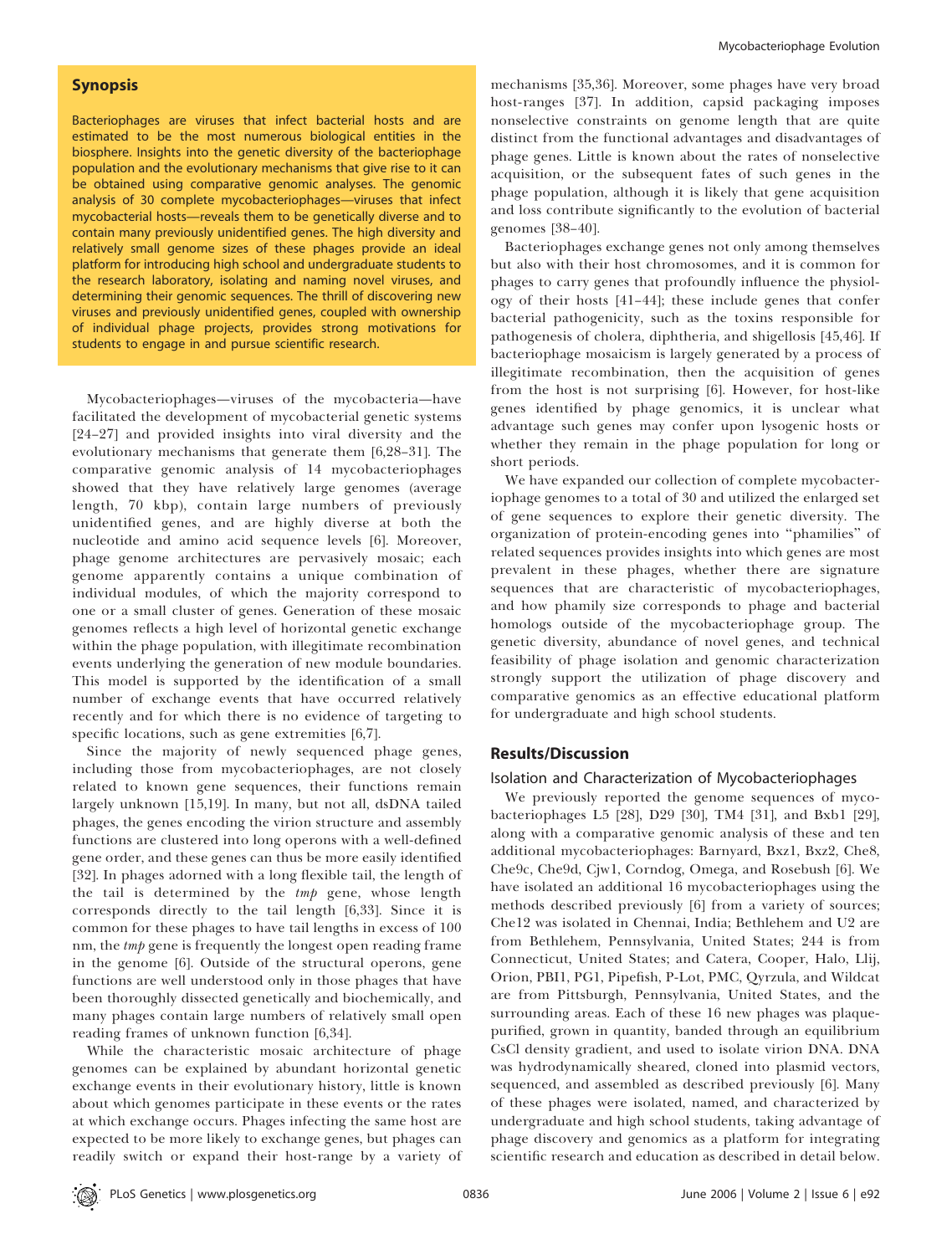Table 1. Features of Completely Sequenced Mycobacteriophage Genomes

| Phage            | GC%  | Size (bp) | <b>Number</b> | <b>Number</b>         | <b>Number</b>          |
|------------------|------|-----------|---------------|-----------------------|------------------------|
|                  |      |           | of ORFs       | of tRNAs <sup>a</sup> | of tmRNAs <sup>b</sup> |
|                  |      |           |               |                       |                        |
| L <sub>5</sub>   | 62.3 | 52,297    | 90            | 3                     | $\Omega$               |
| D <sub>29</sub>  | 63.5 | 49,136    | 77            | 5                     | $\Omega$               |
| TM4              | 68.1 | 52,797    | 92            | $\Omega$              | $\Omega$               |
| Bxb1             | 63.6 | 50,550    | 86            | $\Omega$              | $\Omega$               |
| Bxz1             | 64.8 | 156,102   | 225           | 30                    | $\mathbf{1}$           |
| Bxz2             | 64.2 | 50,913    | 86            | 3                     | $\Omega$               |
| Che <sub>8</sub> | 61.3 | 59,471    | 112           | $\mathbf 0$           | $\Omega$               |
| Che9c            | 65.4 | 57,050    | 84            | $\mathbf 0$           | $\Omega$               |
| Corndog          | 65.4 | 69,777    | 122           | $\mathbf 0$           | $\overline{0}$         |
| Omega            | 61.4 | 110,865   | 237           | $\overline{2}$        | $\Omega$               |
| CJW1             | 63.1 | 75,931    | 141           | $\overline{2}$        | $\Omega$               |
| Che9d            | 60.9 | 56,276    | 111           | $\mathbf 0$           | $\mathbf 0$            |
| Rosebush         | 69.0 | 67,480    | 90            | $\mathbf 0$           | $\overline{0}$         |
| Barnyard         | 57.3 | 70,797    | 109           | $\mathbf{0}$          | $\Omega$               |
| PG1              | 66.5 | 68,999    | 100           | $\Omega$              | $\Omega$               |
| Bethlehem        | 63.2 | 52,250    | 87            | $\mathbf{0}$          | $\Omega$               |
| Wildcat          | 56.9 | 78,296    | 148           | 22                    | $\mathbf{1}$           |
| Cooper           | 69.1 | 70,654    | 99            | $\mathbf 0$           | $\Omega$               |
| Halo             | 66.7 | 42,289    | 65            | $\Omega$              | $\Omega$               |
| U <sub>2</sub>   | 63.7 | 51,277    | 81            | $\mathbf 0$           | $\overline{0}$         |
| LLIJ             | 61.5 | 56,851    | 100           | $\mathbf 0$           | $\mathbf 0$            |
| PBI1             | 59.7 | 64,494    | 81            | 0                     | $\mathbf 0$            |
| Che12            | 62.9 | 52,047    | 98            | $\overline{3}$        | $\overline{0}$         |
| P-Lot            | 59.7 | 64,787    | 89            | $\Omega$              | $\Omega$               |
| Qyrzula          | 69.0 | 67,188    | 81            | $\mathbf 0$           | $\overline{0}$         |
| Orion            | 66.5 | 68,427    | 100           | $\mathbf 0$           | 0                      |
| <b>PMC</b>       | 61.4 | 56,692    | 104           | $\Omega$              | $\Omega$               |
| Catera           | 64.7 | 153,766   | 218           | 29                    | 1                      |
| 244              | 62.9 | 74,483    | 142           | $\overline{2}$        | $\overline{0}$         |
| Pipefish         | 67.3 | 69,059    | 102           | $\mathbf 0$           | $\mathbf 0$            |
| Average          | 63.7 | 69,033    | 112           |                       |                        |
| Total            |      | 2,071,001 | 3,357         | 101                   | 3                      |

<sup>a</sup>Number of tRNAs predicted by tRNA-Scan-SE with a COVE score = 20.<br><sup>bNumber of tmPNAs prodicted by Aragorn v1.1</sup> <sup>b</sup>Number of tmRNAs predicted by Aragorn v1.1.

DOI: 10.1371/journal.pgen.0020092.t001

# Mycobacteriophage Genometrics

Our view of the general features of mycobacteriophage genomes changes only modestly with a doubling of the number of genome sequences available (Table 1). The total sequence information is increased from 979,434 bp to 2,071,001 bp but the average genome length has not changed significantly. The largest of the newer genomes is Catera (153.7 kbp), slightly smaller than Bxz1 (156.1 kbp), the largest previously sequenced mycobacteriophage. One of the newly sequenced genomes, Halo, is only 42.3 kbp long, substantially smaller than any other mycobacteriophage genome (Table 1). Neither the base composition (average %GC content, 63.7%) nor the average ORF length (600 bp) has changed significantly (Table 1). These genomes also encode 101 tRNAs and three tmRNAs. The distribution of these small translation-system RNAs is quite uneven, with three phages (Bxz1, Wildcat, and Catera) contributing 80% of the total tRNAs and all three tmRNAs. Since the primary focus of this paper is to report on the diversity of mycobacteriophage gene phamilies and the use of phage genomics as a discovery-based educational platform, further details of the individual phages and their genomes will be reported elsewhere.

#### Nucleotide Sequence Diversity of Mycobacteriophages

Comparison of the 30 mycobacteriophages with each other at the nucleotide level reveals considerable overall diversity, with small groups having recognizable sequence similarity (Figure 1). The most numerous phage genome cluster contains seven that are more closely related to each other than to other phages; these include L5, the first sequenced mycobacteriophage genome [28], D29 [30], Bxb1 [29], Bxz2 [6], Che12, Bethlehem, and U2. The next most numerous group contains six members, including the previously described Rosebush [6], Orion, PG1, Cooper, Qyrzula, and Pipefish. Phages PMC, Che8, and Llij form another cluster, with parts of Che9d and Omega having similarity to these; two-member groups are formed by phages P-Lot and PBI1, Cjw1 and 244, and Bxz1 and Catera. Phages showing little or no nucleotide sequence similarity to any of the others are TM4, Halo, Che9c, Barnyard, Corndog, and Wildcat.

The profile of nucleotide sequence similarities differs in several notable ways from the previously reported comparison of only 14 genomes [6]. While the overall diversity remains very high, 11 of the newly sequenced genomes have recognizable nucleotide sequence similarity to at least one of the previously reported genomes. A particular surprise is the finding that five of the newly sequenced genomes have detectable nucleotide sequence similarity to the previously sequenced genome of phage Rosebush (of which no closely related genomes had been described), although, with the exception of Qyrzula, the degree of similarity is low. In contrast, the Bxz1/Catera and Cjw1/244 groups are more closely related than any other pairs of mycobacteriophage genomes. Both pairs exhibit greater than 90% nucleotide sequence identity with a number of small insertions or deletions accounting for much of the difference. In contrast to other groups of phages that have been analyzed, the diversity at the nucleotide sequence level of the mycobacteriophages appears to be greater than that of either dairy phages [14] or staphylococcal phages [17], although it is not yet clear whether this reflects underlying biological diversity differences or just the relatively small numbers that have been analyzed and the isolation approaches utilized.

There is no clear correlation between membership in these clusters of similar phages and the phages' geographic origins. Although all the members of the Rosebush group came from the environs of Pittsburgh, the seven members of the L5 cluster came from Japan, New York City, California, Chenai, India, and Bethlehem, PA. The smaller groups are also mostly geographically diverse. Our view at the current level of data collection is that the clusters of similar phages are widely distributed geographically.

#### Mycobacteriophage Genes and Gene Phamilies

The 30 mycobacteriophage genomes encode a total of 3,357 open reading frames (Table 1). As expected, the newly sequenced genomes possess a mosaic architecture similar to those described previously, with modules—frequently containing just a single gene—shared by otherwise distantly related phages. In order to better understand this genetic diversity, we have assembled all 3,357 open reading frames into gene phamilies, i.e., groups of related sequences, using the criteria that an encoded protein must share amino acid sequence similarity at an E-value of 0.001 or better or 25% amino acid identity across its length with at least one other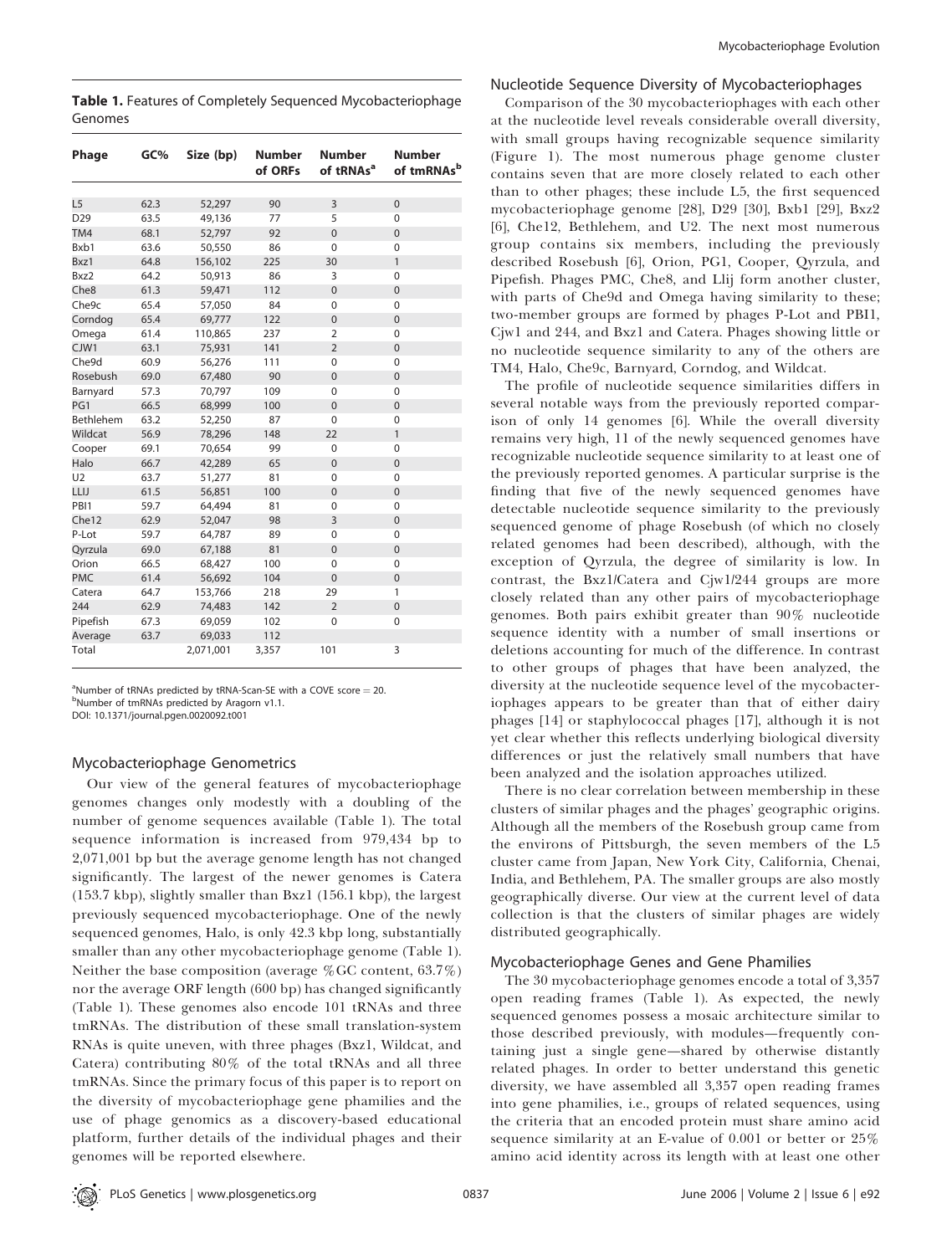

Figure 1. Nucleotide Sequence Comparison of 30 Mycobacteriophage Genomes as Illustrated in a Dotter Plot Using a Sliding Window of 25 bp [63] The lower triangle represents the relationships at an elevated level of gray-scale relative to the upper triangle, revealing weaker sequence relationships. DOI: 10.1371/journal.pgen.0020092.g001

member of the phamily (Table S1). This generates a total of 1,536 phamilies, with a mean phamily size of 2.19 genes (Figure 2). However, more than half of the phamilies (774, 50.3%) contain just a single constituent gene, and 88% of the genes are contained within phamilies containing three or fewer members (Figure 2).

Surprisingly, there are only three phamilies that contain members in all 30 of the mycobacteriophage genomes. Since these phamilies have the potential to contain genes or domains that are present in all mycobacteriophage genomes—and may thus correspond to mycobacteriophage signatures—we have examined these more closely. The first of these, Pham7, contains Lysin A genes, one of two putative lysins encoded by the mycobacteriophages [47]. The second lysin, Lysin B (Pham9), is also present in 27 of the 30 genomes (Figure 2); however, both of these phams are highly diverse, and they appear to be composed of subgenic modules with reasonably defined boundaries (Figure 3A). While each of the Pham7 members has sequence similarity to at least one other member of the phamily, no single sequence element within Pham7 is present in all 30 genomes (Figure 3A).

Both of the remaining 30-genome phamilies correspond to tail proteins. One of these encodes the tape-measure protein (Tmp) (Pham23) that plays a role in tail assembly and determines the lengths of noncontractile tails [6,33]. This phamily is also highly diverse, but the relationships among the members are complicated, and no well-defined boundaries between shared modules could be recognized; this

complexity is illustrated by the long branch lengths within a phylogenetic analysis (Figures 3B). The second tail protein phamily (Pham28) is equally complicated, with ill-defined module boundaries (Figure 3C), and a total of 81 genes fall into this phamily (Figure 2A). Nevertheless, as seen in Pham7, no single sequence element in either of these tail protein phamilies is present in all 30 genomes.

It is noteworthy that the six most abundant phamilies (Phams 28, 23, 7, 9, 25, and 109; Figure 2A) appear to be highly represented not just because of the conservation of essential functions but also because of their highly divergent and modular natures. These phamilies correspond to phage functions—predominantly tail proteins and lysis proteins that are expected to be intimately involved in interacting with their bacterial hosts, and high diversity among phage tail proteins has been described previously [48,49]. Although the Pham109 members are related to carboxypeptidases (Figure 2A), Pham109 genes are typically located among tail genes [6,29]. Thus, we postulate that they are likely to be structural components of tails.

# Phamily-Based Clustering of Mycobacteriophage Genomes

The comparison of mycobacteriophage genomes at the nucleotide level (Figure 1) reveals not only considerable genetic diversity but also small groups of phages that appear to be more closely related to each other than they are to other mycobacteriophages. To explore this further, we examined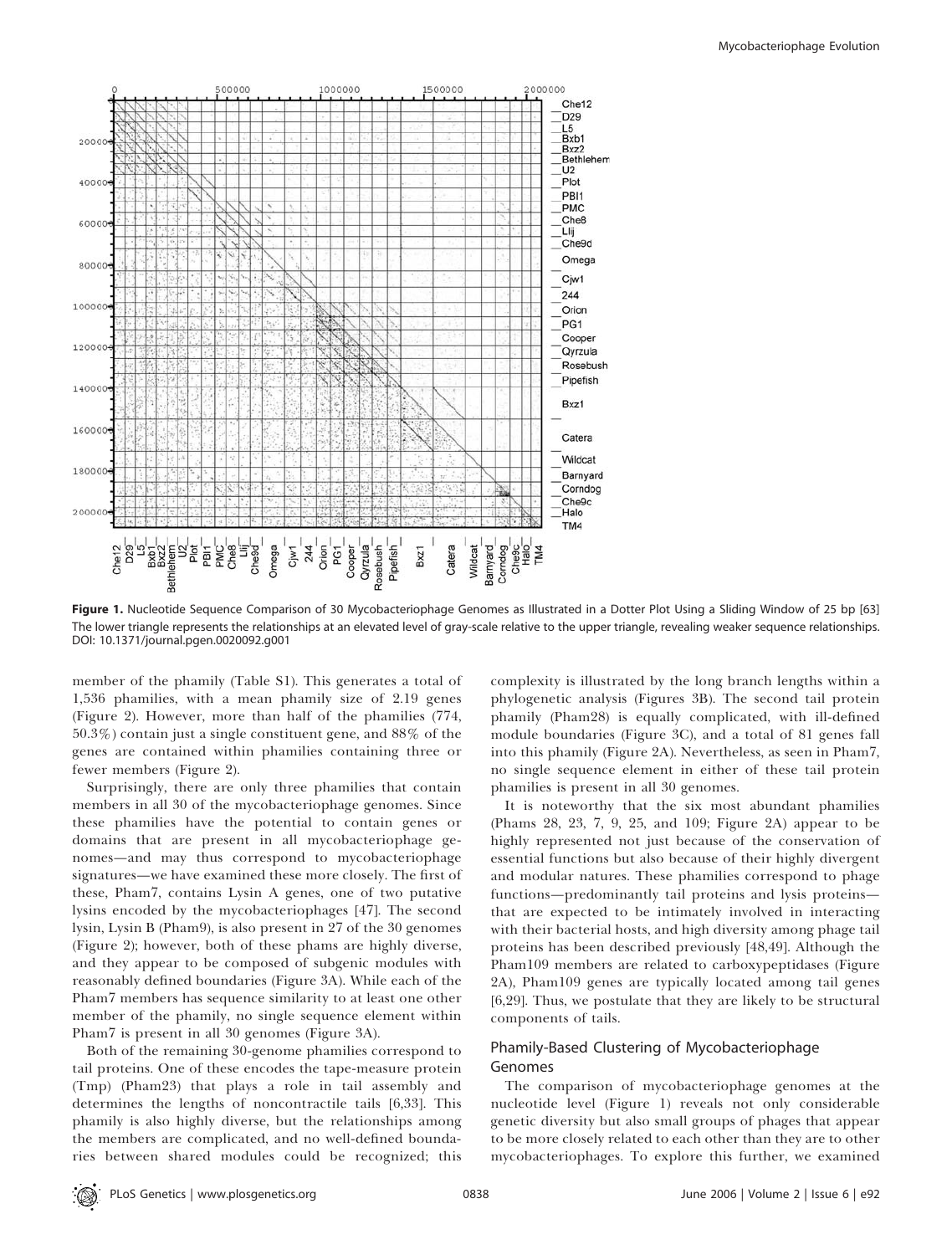| # phages       | with phamily # Phamilies | Comments (# genes)               |  |
|----------------|--------------------------|----------------------------------|--|
| 30             | 3                        | Pham28; Minor Tail Proteins (81) |  |
|                |                          | Pham23; Tape measure (30)        |  |
|                |                          | Pham7; Lysin A (32)              |  |
| 27             | 1                        | Pham9, Lysin B (27)              |  |
| 19             | $\mathbf{1}$             | Pham25, Tail protein (20)        |  |
| 16             | $\mathbf{1}$             | Pham109, Carboxypeptidase (21)   |  |
| 14             | $\mathbf{1}$             | Pham11, Portal                   |  |
| 13             | 2                        | Pham41, Pol I                    |  |
|                |                          | Pham103 (18)                     |  |
| 12             | $\overline{2}$           | Pham62, DnaB                     |  |
|                |                          | Pham113                          |  |
|                | 3                        | Pham52                           |  |
| 11             |                          | Pham56, Exo VII (14)             |  |
|                |                          | Pham112                          |  |
|                | 6                        | Pham24, Tail protein             |  |
|                |                          | Pham10, Terminase;               |  |
| 10             |                          | Pham14, Capsid                   |  |
|                |                          | Pham790                          |  |
|                |                          | Pham885                          |  |
| 9              | $\overline{2}$           | Pham54, Primase                  |  |
|                |                          | Pham250, WhiB                    |  |
| 8              | 9                        |                                  |  |
| $\overline{7}$ | 25                       |                                  |  |
| 6              | 46                       |                                  |  |
| 5              | 27                       |                                  |  |
| 4              | 56                       |                                  |  |
| 3              | 144                      |                                  |  |
| $\overline{2}$ | 433                      |                                  |  |
|                | 774                      |                                  |  |
| <b>TOTAL</b>   | 1536                     |                                  |  |



Figure 2. Size and Distribution of Mycobacteriophage Phamilies

All 3,357 mycobacteriophage genes were assorted into 1,536 phamilies based on amino acid sequence similarity with a BLAST E value of 0.001 or better to at least one other member of the phamily.

B

(A) The distribution of phamilies is shown ranked according to the number of mycobacteriophage genomes containing at least one phamily member. Examples of specific phams and the total number of mycobacteriophage genes within that pham are shown.

(B) Pie-chart representation of the phamily-size distribution. Phamilies with eight or more members represent about 2% of the total.

DOI: 10.1371/journal.pgen.0020092.g002

А

the relationships among these phages by asking whether or not each genome contains a member of each gene phamily by using the program Splitstree [50], which accommodates alternative phylogenetic relationships, to express these data (Figure 4A). This analysis reveals six clearly defined groups of genomes that we have termed clusters A through F. Cluster A contains the previously characterized phages L5, D29, Bxb1, and Bxz2, plus the newly sequenced genomes of Bethlehem, Che12, and U2. The second most numerous cluster (cluster B) includes six genomes, of which only one (Rosebush) was previously characterized [6]; the remaining four clusters are closely related pairs of genomes (Figure 4A).

The relationships presented in Figure 4A help to organize the discussion of the general features of these genomes, and we note that this approach bears some resemblance to the phage proteomic tree described previously [51], although the Splitstree presentation enables at least partial inclusion of phylogenetic ambiguities that arise from the comparison of genomes that are pervasively mosaic in their architecture. But while these representations reflect the global relationships of the phages, it is important to note that they represent aggregate representations of the evolutionary histories of these viruses, and this ignores the numerous constituent phamilies that have phylogenies that are distinct from that

shown in Figure 4A. The six phamilies (Phams 61, 137, 58, 1,072, 216, and 933) shown in Figure 4B illustrate this problem, underscoring the important role of horizontal genetic exchange in phage evolution.

An alternative representation of phage genome relationships utilizes phamily circles to identify the participants and indicate the strength of relationships within each phamily (Figure 5). For example, Pham58 is present in eight genomes, with the strongest relationships between the phamily members in four of the seven components of cluster A and both members of cluster E. In contrast, Pham61 members are also in three of the same four members of cluster A as Pham58, but these are all closely related to a Pham61 member in Omega. This representation also illustrates the phylogeny of the intein present in the Pham216 member in Omega, which differs substantially from the remainder of the phamily members. While the phamily circles shown in Figure 5 obviously represent only a subset of all of the possible genetic relationships in the bacteriophages, a hypothetical extension to all of the 762 phamilies that contain two or more members would constitute a complete and accurate representation of the phylogenies of the protein-encoding genes of these genomes. The future development of automated circle drawing software should greatly facilitate this.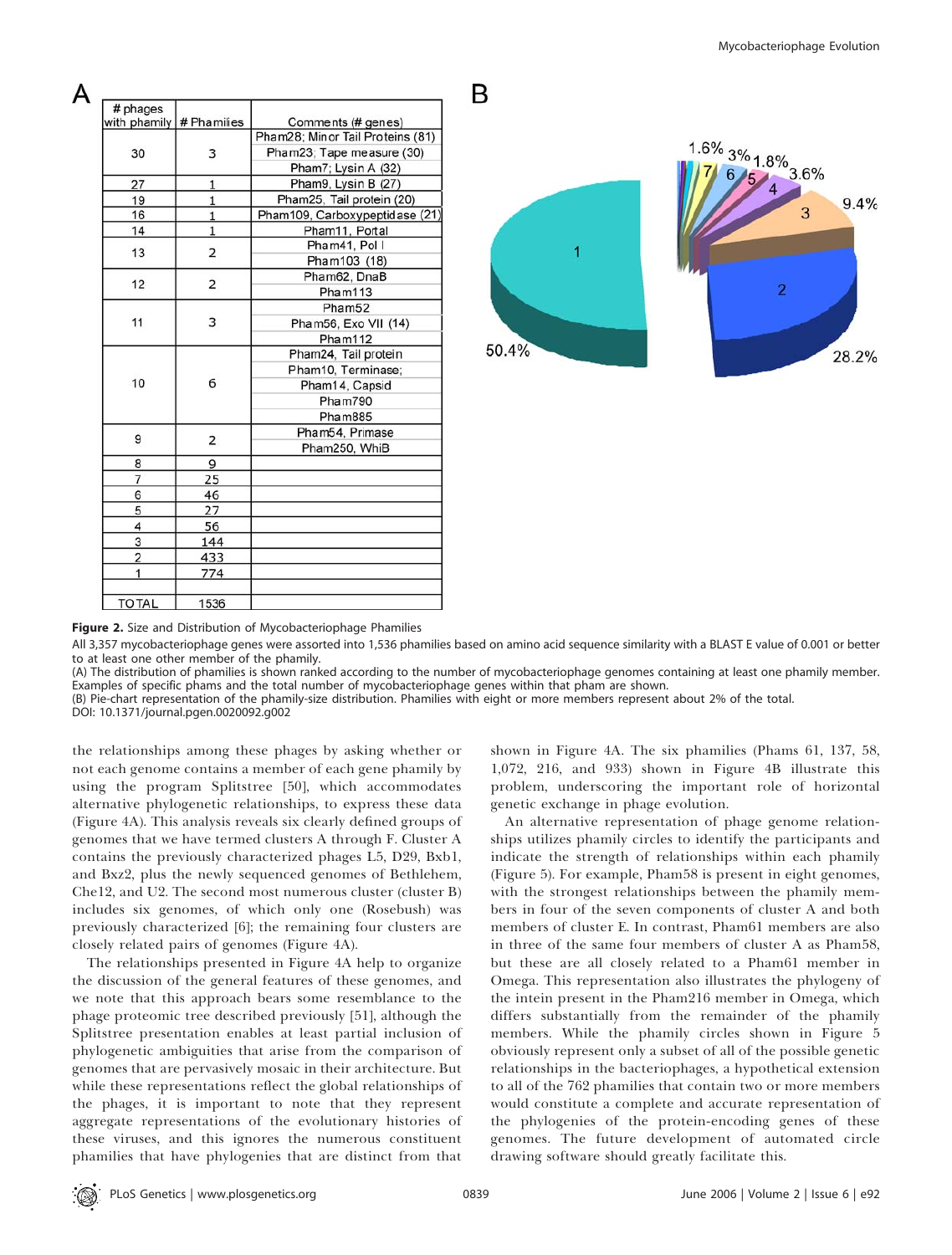

Figure 3. Complex Relationships within Highly Abundant Mycobacteriophage Phamilies

(A) Complex relationships among members of the Pham7 (Lysin A) phamily. The output of a BLAST comparison of Wildcat gp49 against other mycobacteriophage proteins shows that only 16 other mycobacteriophage proteins are matched and that these correspond to different parts of Wildcat gp49. Colored bars represent the strength of the matches, with red being the strongest, followed by purple, blue, and black.

(B) Phylogenetic relationships between members of mycobacteriophage Pham23 (tape-measure protein; Tmp). Amino acid sequences for each of the 30 constituent members of Pham23 were aligned using ClustalW and the unrooted phylogenetic relationships represented using NJTree. Bootstrap values from 1,000 reiterations are shown.

(C) Chimerism in Pham28 (minor tail) proteins. Llij gp18 is related to both gp18 and gp19 of phage Che8 at high levels of amino acid sequence identity, and these proteins are related in turn to other members of Pham28 as shown. DOI: 10.1371/journal.pgen.0020092.g003

How Many Mycobacteriophage Phams Exist?

To estimate the total number of phams shared among mycobacteriophages, we calculated the number of phams found among randomly chosen subsets of the 30 phages described above (Figure 6). A hyperbolic curve was fit to the data, where PhamMax is the maximum number of phams in the population being sampled, and K\_Phage is the number of phages that must be sampled to uncover one-half of the phams. We found that a curve with PhamMax  $= 3,064$  and K\_Phage  $= 29$  fit the data well (Figure 6). That is, this sample of 30 phages contains representatives of only half of the predicted total number of 3,064 phams to be found among mycobacteriophages, and sequencing a further 100 mycobacteriophage genomes would probably uncover members of an

additional approximately 1,000 phams, assuming that phages that are closely related to known phages are not excluded from the sample. We note that on average the addition of a thirtieth phage to a randomly selected group of 29 phages leads to identifying approximately 25 new phams.

#### Genetic Novelty of Phage Phamilies

The organization of mycobacteriophage genes into phamilies simplifies the process of determining how these are related to genomes of other phages and their bacterial hosts. For example, of the 1,536 phamilies, only 230 (15%) have recognizable sequence similarity (Blast E value of 0.001 or better) to existing (nonmycobacteriophage) database entries (Figure 7). Remarkably, over 85% of these mycobacterio-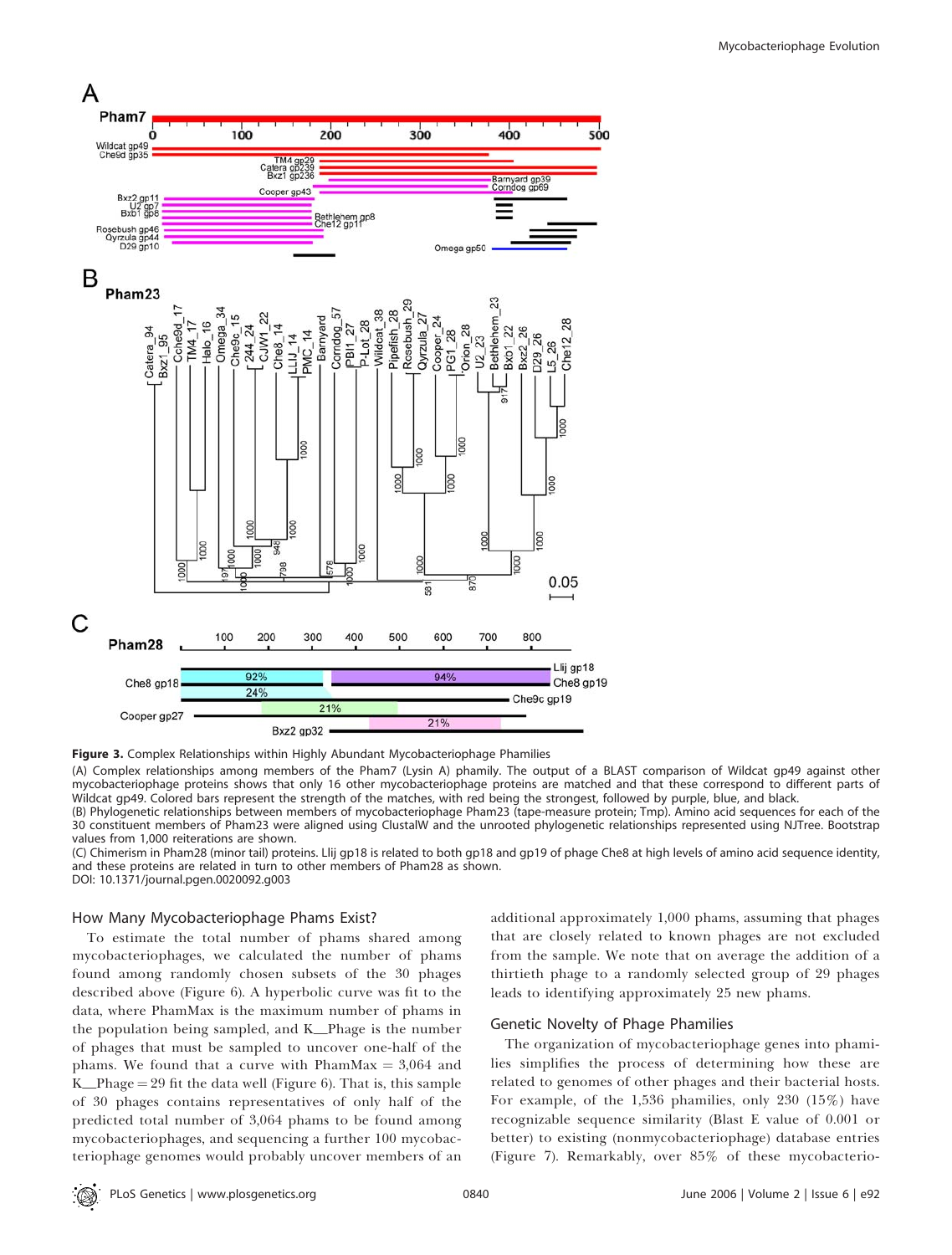

Figure 4. Representation of Mycobacteriophage Clusters Using Splitstree

(A) The relationships between 30 mycobacteriophages are represented by Splitstree representation of a dataset in which each of the 1,536 gene phamilies is annotated as being either present or absent in each of the 30 genomes. Clusters A through F of genomes that are more closely-related to each other than to other mycobacteriophages are shown by colored circles.

(B) The distribution of the members of six phamilies on the Splitstree representation in (A) illustrates that individual phamilies have notably different evolutionary histories than the aggregate representation.

DOI: 10.1371/journal.pgen.0020092.g004

phage phamilies, a total of 1,306, represent previously unidentified genetic sequences, consistent with the idea that phages may represent the largest reservoir of unexplored genes in the biosphere [6, 19]. Interestingly, only 126 (54.8%) of the 230 phamilies with matches correspond to genes found in other phages, whereas 104 (45.2%) are related to nonphage (predominantly bacterial) genomes; 57 (24.8%) of the 230 phamilies are found in both phage and bacterial genomes (Figure 7). Some the phams listed as exclusively matching bacterial genomes may be identifying unrecognized or unannotated prophages.

It is clear from this analysis as well as that of other phage genomes that there is little overlap between the metaproteome of phages and that of prokaryotes. Moreover, typically, greater than 80% of genes within bacterial genomes can be assigned to clusters of orthologous groups, and in some cases (e.g., Buchnera) virtually every gene can [52, 53]; this is in contrast to the high proportion of mycobacteriophage genes (approximately 50%) that are unrelated to other genes (i.e., ORFans). Grouping of the phage genes into phamilies is therefore justified similarly to the separate ordering of eukaryotic genes into eukaryotic clusters of orthologous genes [53]. We also note that only a small proportion of mycobacteriophage phamilies (approximately 20%) would qualify as adding to or expanding the current cluster of orthologous groups database.

# Phamily Flux

Examination of the phams that match other phage or nonphage genes, or both, reveals qualitative differences among these groups, particularly in regard to the numbers of mycobacteriophage genomes within each pham. For example, the average pham size (defined as the number of mycobacteriophage genomes containing a phamily member) of all phams with matches to nonmycobacteriophage genes is

3.88, compared to 1.83 for those with no matches (Figure 7). Thus, if a mycobacteriophage gene has sequence similarity to any nonmycobacteriophage gene, it will have more relatives within the group of mycobacteriophages than one that does not.

The average pham size is different for the groups of phams that match phage and nonphage genes (Figure 7). However, the average pham size for the 126 phams matching all other phage genes is 4.67, substantially larger than the average size for all phams (2.19) or those with matches (3.88) (Figure 7); the subset of these that specifically matches both phage and nonphage sequences is even larger, with an average pham size of 5.12 (Figure 7). On the other hand, the average pham size for the 104 phams that exclusively match nonphage genes is only 2.91.

What is the basis for different distributions of pham sizes? While the dataset remains relatively small and the 30 genomes are not all equally different from each other (Figures 1 and 4), we postulate that the differences in average pham sizes reflect the extent to which these phams provide functions of general utility to the mycobacteriophages (i.e., high pham size) or provide specialist functions to smaller numbers of mycobacteriophages that are required to infect specific hosts to or survive within particular environmental or biological niches. Examples of the pham group that match other phages include both structure and assembly genes (e.g., capsids, portals, terminases) as well as nonstructural genes (e.g., ruvC, integrases, excises), but these phams presumably provide important functions to both mycobacteriophages and other phages. In contrast, the phams matching nonphage gene products with smaller pham sizes include gene products such as WhiB, Glutaredoxins, FtsK, Lsr2, DinD, DinG, Ro, and PurA; these presumably provide more specialist functions. It seems likely that these specialist functions have been acquired directly from host genomes, and they are relatively rare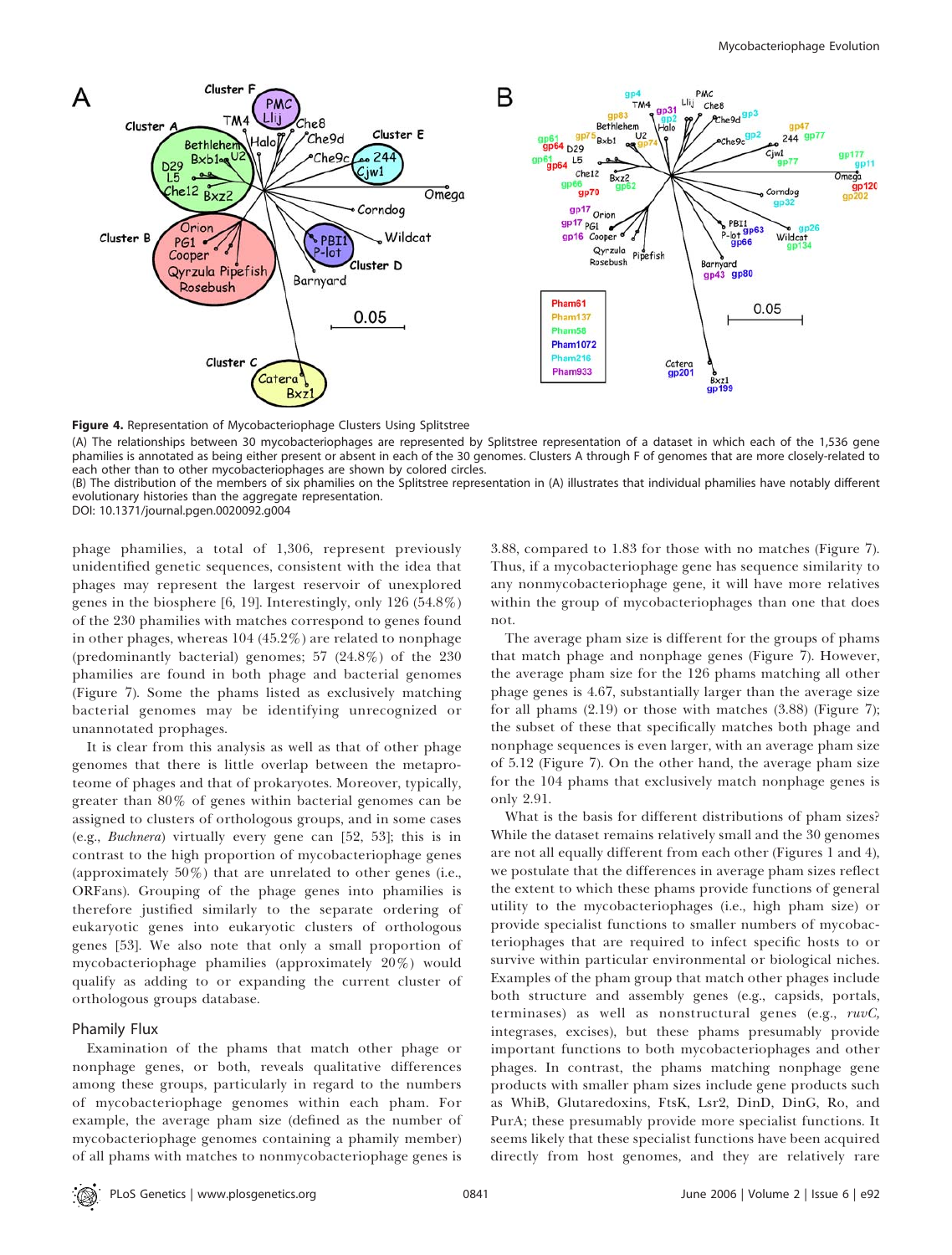

Figure 5. Phamily Circle Representations of Phamily Relationships

All 30 genomes are shown around the circumference, and the phamily members are linked by a line with the width representing the degree of similarity. Phamily circles of Pham58 (upper left), Pham61 and Pham1072 (upper right), and Pham137 and Pham993 (lower right) are shown using different colors for different Phams. Pham216 (bottom left) is shown in turquoise, with the intein present within the Omega phamily member (which has a different set of relationships) shown in purple.

DOI: 10.1371/journal.pgen.0020092.g005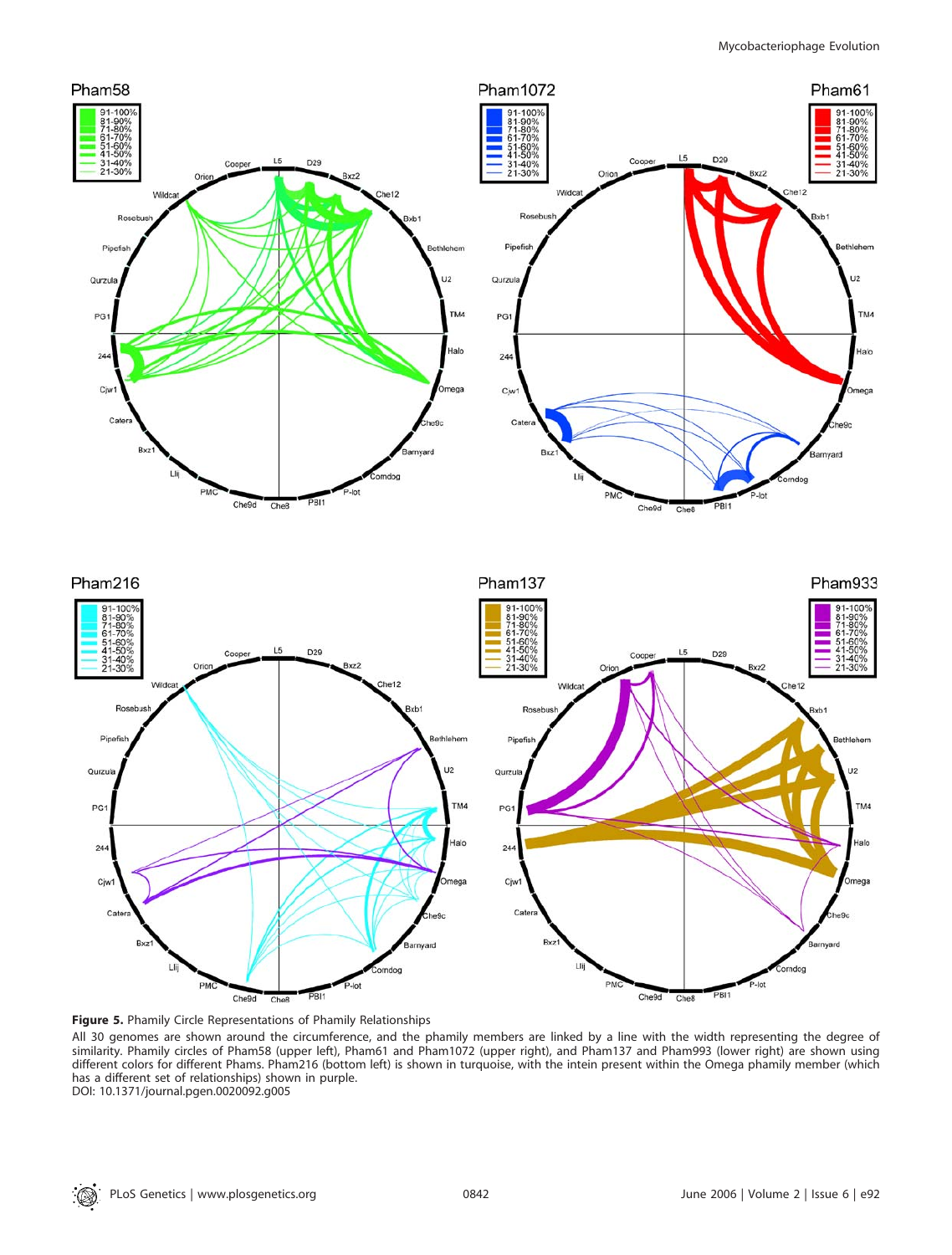

Figure 6. Estimating the Number of Mycobacteriophage Phams

A subset of the 30 phages was randomly selected without replacement, and the total number of Phams was determined; this was repeated 10,000 times with the mean shown as a blue circle. For each subset, an additional phage was then randomly chosen, and the average number of new Phams found in that phage was determined; these data are shown as red squares. The total number of Phams was fit to a hyperbolic function, with the best-fit equation determined by least-squares regression.

DOI: 10.1371/journal.pgen.0020092.g006

because of their restricted utility to a subset of phages, rather than their lack of opportunity to spread more broadly among this group of phages that infect at least one common host (i.e., Mycobacterium smegmatis).

# Constraints on the Modular Construction of Phage Genomes

If there are approximately 3,000 different sequence phamilies among phages that infect M. smegmatis, how many different ways can these be combined to make a functional phage genome? If we assume that an average genome contains  $100$  genes, then there are approximately  $10^{350}$  possible ordered phamily combinations. Since there are estimated to be  $10^{31}$  phage particles in the biosphere and mycobacteriophages represent only a fraction of these, it is clear that only a miniscule fraction of the conceivable gene combinations and organizations have been used. More important, we expect that there are strong functional constraints imposed on the generation of competent phage genomes. These constraints can be grouped into four main categories. First, each genome must encode all necessary functions not provided by the host, mandating inclusion of virion structural and assembly genes, lysis genes, and possibly some DNA replication functions. Thus, a specific subset of phamilies with required functions must be present in each genome. Second, specific gene combinations are required when a gene can provide functional benefits only in combination with another gene. One example might be the joint action of holin and lysin components of the lysis machinery. Third, some phamilies may encode alternative functions, where the inclusion of a member of one phamily (e.g., a virion capsid) precludes the inclusion of any members from another phamily (e.g., a nonhomologous capsid protein). Fourth, gene organization is likely to be an important constraint, for example, allowing cotranscription of genes that need to be coregulated.

Clearly, the 30 mycobacteriophage genomes are not simply the result of random assortment of phamilies. At both the



Total No. Myco'phage Phams with matches: 230 (15% total Phams) Average size of all Phams with matches: 3.88 Average size of all Phams without matches: 1.83

Number of other (i.e. non myco'phage) dsDNA tailed phages: 143 Mean Pham size in Myco'phage genomes: 2.16

Figure 7. Relationships between Mycobacteriophage Phams and Previously Sequenced Proteins

The number and size of mycobacteriophage phamilies with sequence similarity to nonmycobacteriophage genes are shown. The numbers of Phams shared by mycobacteriophages, other phages, and nonphage genomes are shown, along with the average pham size, defined as the number of mycobacteriophage genomes containing at least one member of that phamily. The red circle represents mycobacteriophage genomes, the green circle represents all dsDNA phage genomes other than the mycobacteriophages, and the blue circle represents all nonphage genomes. The number of phams shared between these groups and the mean mycobacteriophages pham size of those phams are shown, with arrows indicating whether they are shared by mycobacteriophages (red circle), nonmycobacteriophage phage genomes (green circle), or nonphage genomes (blue circle). DOI: 10.1371/journal.pgen.0020092.g007

nucleotide (Figure 1) and protein (Figure 4) levels, we can identify clusters of phages that exhibit greater levels of similarity to each other than to the larger population; for example, 21 of the 30 phages fall into six separate clusters at the nucleotide sequence and the phamily inclusion levels used here (Figure 4). While it is likely that this clustering reflects in part the particular host and the isolation procedures used, it also suggests that there are pools of related phages that enjoy success within the current environment. This is reminiscent of what has been seen for phages of other hosts, including those of Escherichia coli, where separate clusters are represented by phages lambda, T4, T7, and P2. The types of phages defined by the clusters of mycobacteriophages are not obviously correlated with the types seen in the coliphages, suggesting the possibility that each host type has a distinct set of phage types associated with it. We suspect instead that each of the clusters defined by the current collection of genome sequences is part of a continuum of types extending over a range of hosts, with no sharply definable boundaries. However, more data will be required to clarify this question.

It seems likely that an additional constraint on the assortment of phamilies is that their distribution within genomes is not independent of each other. For example, examination of the data set reveals that Pham56 is found in diverse bacteriophages but only in those that carry the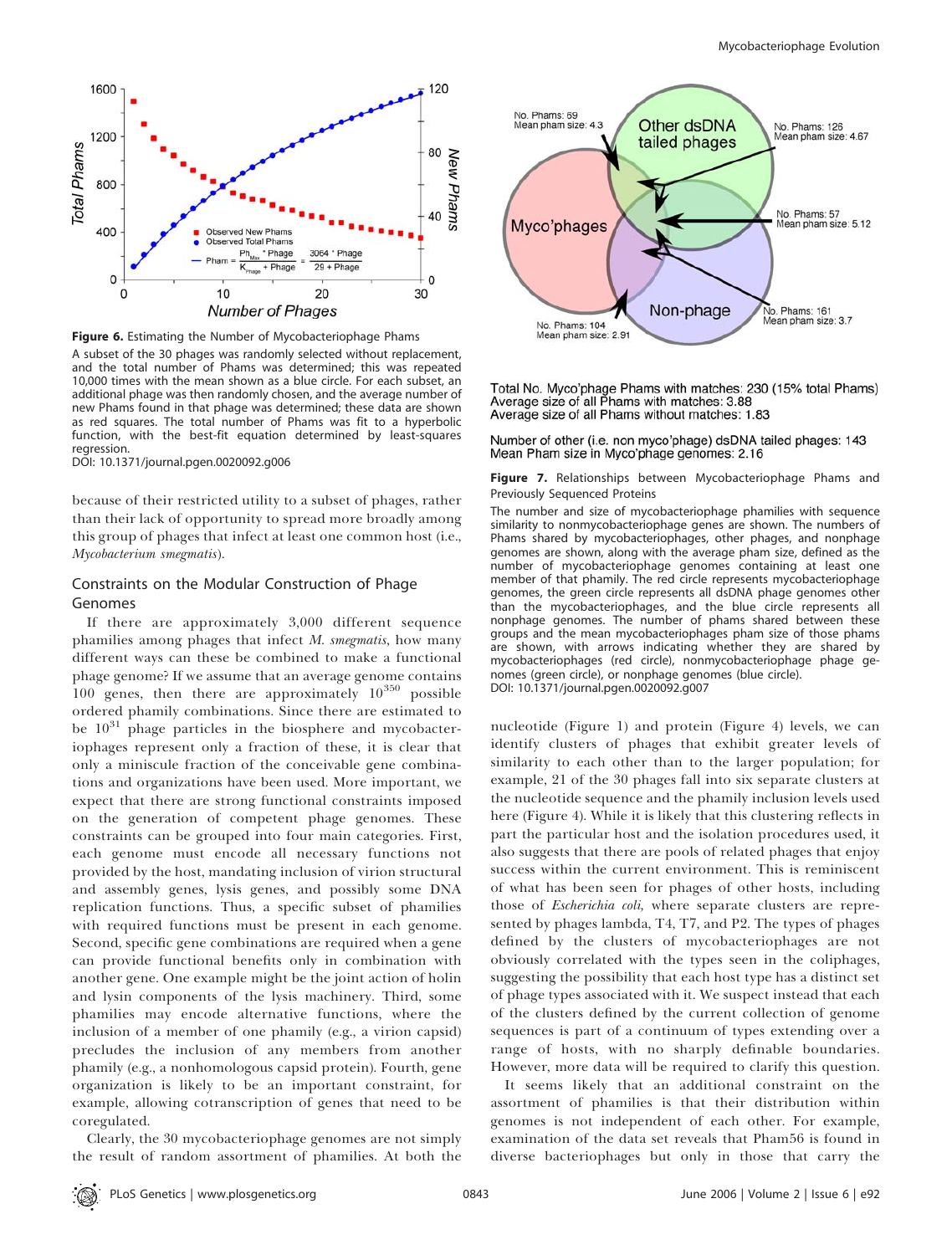|                  | Isolated by           | <b>Status</b>         | Sequencer <sup>a</sup> | <b>Annotator</b> <sup>a</sup> |
|------------------|-----------------------|-----------------------|------------------------|-------------------------------|
| Phage            |                       |                       |                        |                               |
|                  |                       |                       |                        |                               |
| Catera           | Andrew Hrykowian      | High school student   | AH                     | AH                            |
| Halo             | <b>Brian Simanek</b>  | High school student   | <b>BS</b>              | <b>BS</b>                     |
| Wildcat          | Joe Gross             | High school student   | PBIGC                  | <b>MLP</b>                    |
|                  | Jake Falbo            | High school student   |                        |                               |
| Pipefish         | Amy Foley             | High school teacher   | AF/MP                  | AF/MP                         |
|                  | Mark Popovich         | High school teacher   |                        |                               |
| 244              | Rebecca Gonda         | Undergraduate student | <b>RG</b>              | RG                            |
| Cooper           | <b>Bill Brucker</b>   | Undergraduate student | PBIGC                  | <b>MLP</b>                    |
| Llij             | Gina Zdanowicz        | Undergraduate student | GZ                     | GZ                            |
| Orion            | Don Schleicher        | Undergraduate student | <b>DS</b>              | DS                            |
| <b>PMC</b>       | Polly Cichon          | Undergraduate student | <b>PC</b>              | <b>PC</b>                     |
| Qyrzula          | Swathi Namburi        | Undergraduate student | <b>SN</b>              | SN                            |
|                  | Kostandin Pajcini     | Undergraduate student | <b>KP</b>              | <b>KP</b>                     |
| <b>Bethlehem</b> | Vanessa Kelchner      | Research assistant    | <b>VK</b>              | <b>VK</b>                     |
| U <sub>2</sub>   | Vanessa Kelchner      | Research assistant    | <b>VK</b>              | <b>VK</b>                     |
| Che12            | Prabakaran Loganathan | Graduate student      | PBIGC                  | <b>MLP</b>                    |
| PBI <sub>1</sub> | Lori Bibb             | Graduate student      | PBIGC                  | JH                            |
|                  | John Lewis            | Graduate student      |                        |                               |
|                  | Curt Wadsworth        | Graduate student      |                        |                               |
| PG1              | Lori Bibb             | Graduate student      | PBIGC                  | <b>MLP</b>                    |
|                  | John Lewis            | Graduate student      |                        |                               |
|                  | Curt Wadsworth        | Graduate student      |                        |                               |
| P-Lot            | Rajeswari Dandapani   | Volunteer             | <b>PBIGC</b>           | MLP and CB group              |
|                  |                       |                       |                        |                               |

#### Table 2. Isolation, Sequencing, and Annotation of Mycobacteriophage Genomes

<sup>a</sup>Initials indicate author primarily responsible for sequencing and annotation. PBIGC, Pittsburgh Bacteriophage Institute Genome Center; CB group, a group of ten University of Pittsburgh undergraduate students taking a course in computational biology. Phage genome sequence determination and annotation were considered a contribution warranting authorship of this communication. Other authors contributed to experimental design, data analysis, and manuscript preparation. DOI: 10.1371/journal.pgen.0020092.t002

Pham25 minor tail protein, suggesting both a role for Pham56 in virion assembly and a lack of function in genomes lacking Pham25. The nine members of Pham297 are not only found in Pham25-bearing genomes, but they are adjacent to the Pham25-encoding genes, suggesting an even more intimate association between these proteins. The coassociation of genes among bacteriophage genomes can only be assessed using a large collection of diverse genomes, and this demonstrates how datasets such as this one can be used to uncover plausible gene functions and interactions.

## Phage Discovery as an Educational Tool

The newly discovered phages described here were isolated and characterized by junior members of the laboratory, including high school and undergraduate students (Table 2). The educational benefits of performing scientific research have been reported previously [54,55], although identifying suitable research projects and laboratory environments represents a significant challenge to the research community. The Phagehunters Program developed at the University of Pittsburgh—in which students discover and genomically characterize their own bacteriophages—provides a particularly strong combination of attributes that maximize the educational benefits within a research environment; we note that a successful program with some common features also was developed by R. Young and colleagues [56]. While there may be many others, we have identified seven key attributes of this project that facilitate successful outcomes, and these are described in Table 3. Identifying the key features of projects that are well suited for student research should facilitate the identification and development of other effective programs.

Two particularly important features of this educational platform are the strong emphasis on scientific discovery and project ownership. As evident from the comparative genomic analysis described above, there are three main discovery elements. First, there is an excellent prospect of each student isolating a phage from the environment that is different to all previously described viruses. Second, within each genome there is an opportunity to discover new genes that are distinct to all previously identified genes. Third, many of these phage genomes surprisingly contain homologs of known genes that have not been previously found in phage genomes. The high diversity of the mycobacteriophage population (Figure 1), the preponderance of novel genes (Figure 7), and the mosaic architecture of these genomes provide a high promise of discovery for each participating student.

The opportunity for students to discover novel genes and viruses is important since it is stimulating and highly motivating, providing a strong impetus for students to become engaged in scientific research and to maintain their involvement even through the more challenging aspects of their projects. The modest genome size of the phages is such that a single student can reasonably manage an individual phage, and project ownership adds motivation and commitment. The prospect of naming their new phage generates considerable interest among these novice scientists while also offering opportunities to learn about the justification of a nonsystematic nomenclature for viruses that contain genomes with highly individualized mosaic architectures. This educational platform is clearly not restricted to mycobacteriophages and can be readily extended to the isolation and characterization of environmental phages for other nonpathogenic hosts; comparative genomic analyses of dairy,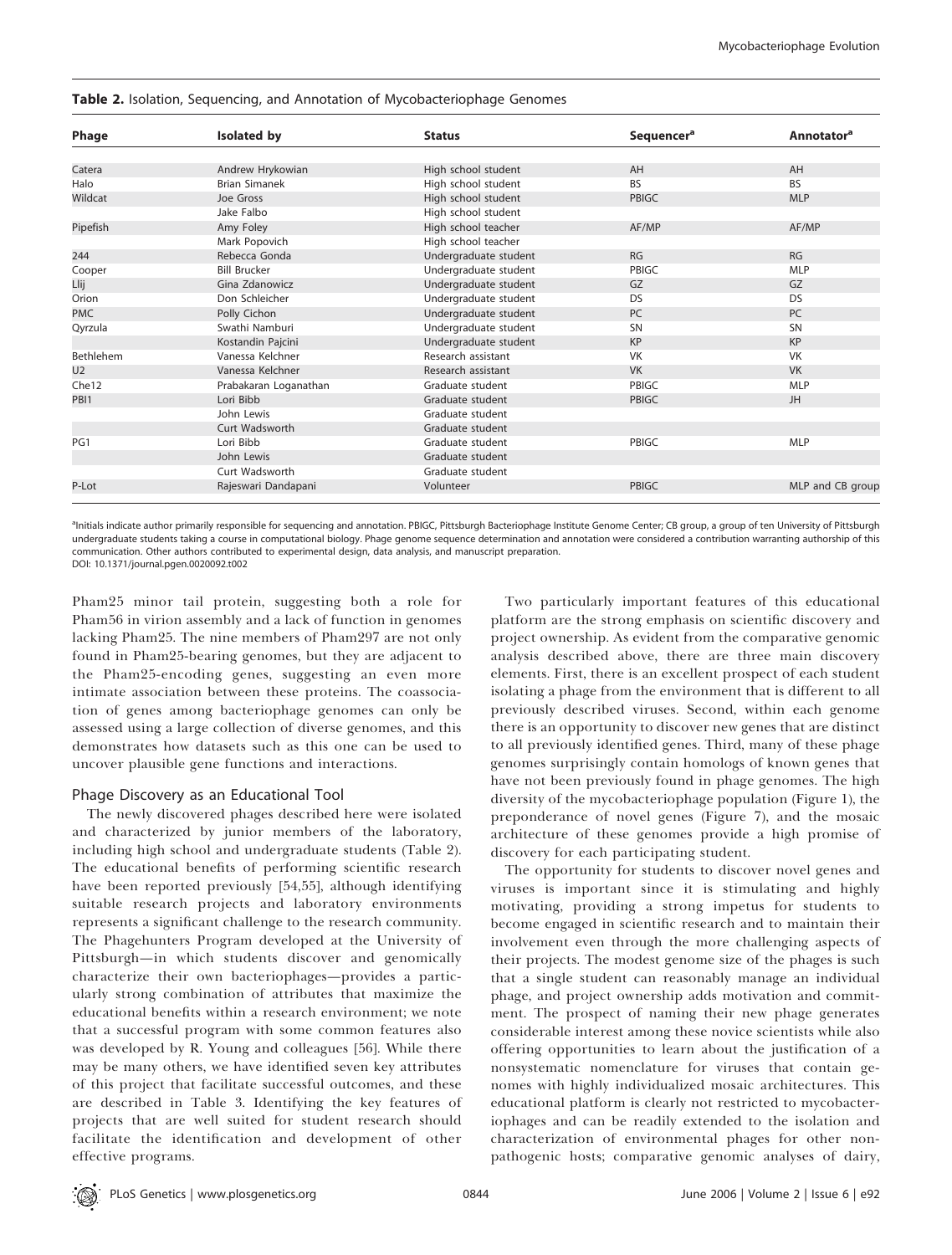Table 3. Seven Helpful Attributes for High School and Undergraduate Research Projects

| <b>Attribute</b> | <b>Description (Phage-Hunting Examples)</b>                                                                                                                                                                                                                                                                                                                                              |
|------------------|------------------------------------------------------------------------------------------------------------------------------------------------------------------------------------------------------------------------------------------------------------------------------------------------------------------------------------------------------------------------------------------|
|                  |                                                                                                                                                                                                                                                                                                                                                                                          |
| 1                | Technical simplicity, especially at initial stages                                                                                                                                                                                                                                                                                                                                       |
|                  | The initial phage isolation procedures are technically<br>approachable, and while they become more sophisticated<br>with genomic characterization, they are within the grasp<br>of pre-college and undergraduate students working<br>within a pre-established genomics infrastructure.                                                                                                   |
| $\overline{2}$   | Conceptual simplicity and minimal background requirements                                                                                                                                                                                                                                                                                                                                |
|                  | To begin phage hunting, no deep conceptual understanding<br>beyond the high school curriculum is required, although<br>conceptual appreciation is acquired throughout the project.                                                                                                                                                                                                       |
| 3                | Compatibility with flexible scheduling                                                                                                                                                                                                                                                                                                                                                   |
|                  | The varied demands on students' time requires scheduling<br>accommodations, and phage isolation and characterization<br>offers flexible timing.                                                                                                                                                                                                                                          |
| 4                | Multiple achievement milestones                                                                                                                                                                                                                                                                                                                                                          |
|                  | Significant research and educational accomplishments<br>accrue at distinct steps, such as phage isolation, DNA<br>purification, microscopy, sequence determination,<br>and annotation. Achieving each milestone is a success.                                                                                                                                                            |
| 5                | Parallel project structure enabling greater numbers of students                                                                                                                                                                                                                                                                                                                          |
|                  | While sacrificing some student-initiated research planning,<br>parallel projects facilitate the involvement of multiple<br>students and are well suited to peer and near-peer mentoring.                                                                                                                                                                                                 |
| 6                | Real research that is publishable and interesting to others                                                                                                                                                                                                                                                                                                                              |
|                  | The value of the scientific findings is validated by<br>peer-reviewed publication.                                                                                                                                                                                                                                                                                                       |
| 7                | Project ownership provides strong motivation                                                                                                                                                                                                                                                                                                                                             |
|                  | Identifying a new biological entity is an exciting prospect,<br>and the discovery by students of their own new virus-virtually<br>quaranteed given the genetic diversity of bacteriophages<br>and their great abundance-is highly motivating.<br>Furthermore, naming new viruses using nonsystematic<br>nomenclature-justified by the nonhierarchical<br>taxonomic relationships-is fun! |

DOI: 10.1371/journal.pgen.0020092.t003

staphylococcal, and pseudomonal phages show that these also are genetically diverse and typically harbor a high proportion of novel genes [14,16,17].

The development of multiple projects with parallel structures as described here brings both advantages and disadvantages. The main disadvantage is that since the research path is well established, students generally have only limited opportunities for experimental planning and design. However, there are also considerable advantages to parallel project structures. First, it provides opportunities for a greater number of students to participate than if each were independently structured. Second, it facilitates the training of students through peer and near-peer mentoring systems, and we find that mentorship of high school students by undergraduates is a particularly effective combination. Moreover, undergraduate student mentors can be readily trained using the Entering Mentoring program developed by Pfund and colleagues [57]. The parallel project structure, coupled with this mentoring system and the technical simplicity of the initial project stages, represents essential ingredients for enabling students in the early stages of their educational development to engage in scientific research.

Finally, this phage discovery educational platform requires only modest prior comprehension of biological facts and concepts. This simplifies access of young students to scientific

research and provides opportunities to students who do not necessarily excel in more traditional classroom settings. The platform offers numerous opportunities for students to learn concepts in microbiology, ecology, genetics, computational biology, and evolution within an inquiry-driven environment and is fully inclusive of a diverse variety of learning styles. Additionally, the significant bioinformatics component of the program appeals to students with computer science and engineering backgrounds, and in doing so, it creates a diverse research group that offers advantages both to the participants and the research agenda itself. Detailed protocols are available at http://www.pitt.edu/ $\sim$ gfh.

#### Concluding Remarks

The comparative genomic analysis of 30 mycobacteriophage genomes provides important new insights into the diversity and architecture of phage genomes and offers insights about gene exchange between phage genomes and between phages and their hosts. It is likely that these general features will be shared by most other phages, and the recent comparative analysis of 27 Staphylococcus and 18 Pseudomonas phages also shows relatively high genetic diversity [16,17]. Phage isolation and genomics is a powerful educational platform that provides research opportunities to students from diverse educational backgrounds. The high diversity of the phage population offers the excitement that each student can isolate a unique virus and uses genomic approaches to understand the relationship of the newly discovered phage to the broader biological world. The ability of students to contribute successfully to achieving the key scientific goals of understanding viral diversity, and the underlying evolutionary mechanisms that give rise to it, suggests that phage isolation and characterization can be used broadly for educational purposes.

## Materials and Methods

Phage isolation. Phages were isolated from the following locations: Cooper, Halo, Llij, Orion, PBI1, PG1, P-Lot, Pipefish, PMC, and Qyrzula were from Pittsburgh; Bethlehem and U2, Bethlehem, Pennsylvania, Unites States; Catera and Wildcat, Latrobe, Pennsylvania, United States; 244, Connecticut; and Che12, Chennai, India. Samples from various sources were extracted with phage buffer, plated directly onto solid overlays containing 0.35% agar and<br>*Mycobacterium smegmatis* mc<sup>2</sup>155, and incubated at 37 °C for 24 h as described previously, with the exception of Che12, which was isolated using Mycobacterium tuberculosis as a host [6]. Individual plaques were picked and purified through several rounds and purified by CsCl equilibrium density gradient centrifugation.

Genome sequencing and analysis. Approximately 10 *l*g of purified phage DNA was sheared hydrodynamically and repaired, and 1- to 3 kbp fragments inserted into plasmid pBluescript (Stratagene, La Jolla, California, United States). Individual clones were sequenced using ABI3730 or ABI3100 instruments (Applied Biosystems, Foster City, California, United States), and the sequences were assembled into a single or small number of contigs [58]. At approximately 8-fold redundancy, sequence data from oligonucleotide primers used with phage template DNA generated a single contig and resolved sequence ambiguities. Genome termini were sometimes identifiable as an overabundance of clone ends, and a comparison of the sequences generated using primers annealed to ligated and unligated phage DNA allowed determination of the molecular ends, where possible.

Sequence assembly was performed using the Phred/Phrap/Consed suite of programs and annotated using a variety of programs including DNA Master (available from http://cobamide2.bio.pitt.edu), Genemark [59], and Glimmer [60]. tRNA and tmRNA genes were identified using tRNA-Scan-SE and ARAGORN [61,62]. BLAST analyses were performed either locally or remotely at the National Center for Biotechnology Information and were used to assemble a database of related sequences in Microsoft Excel.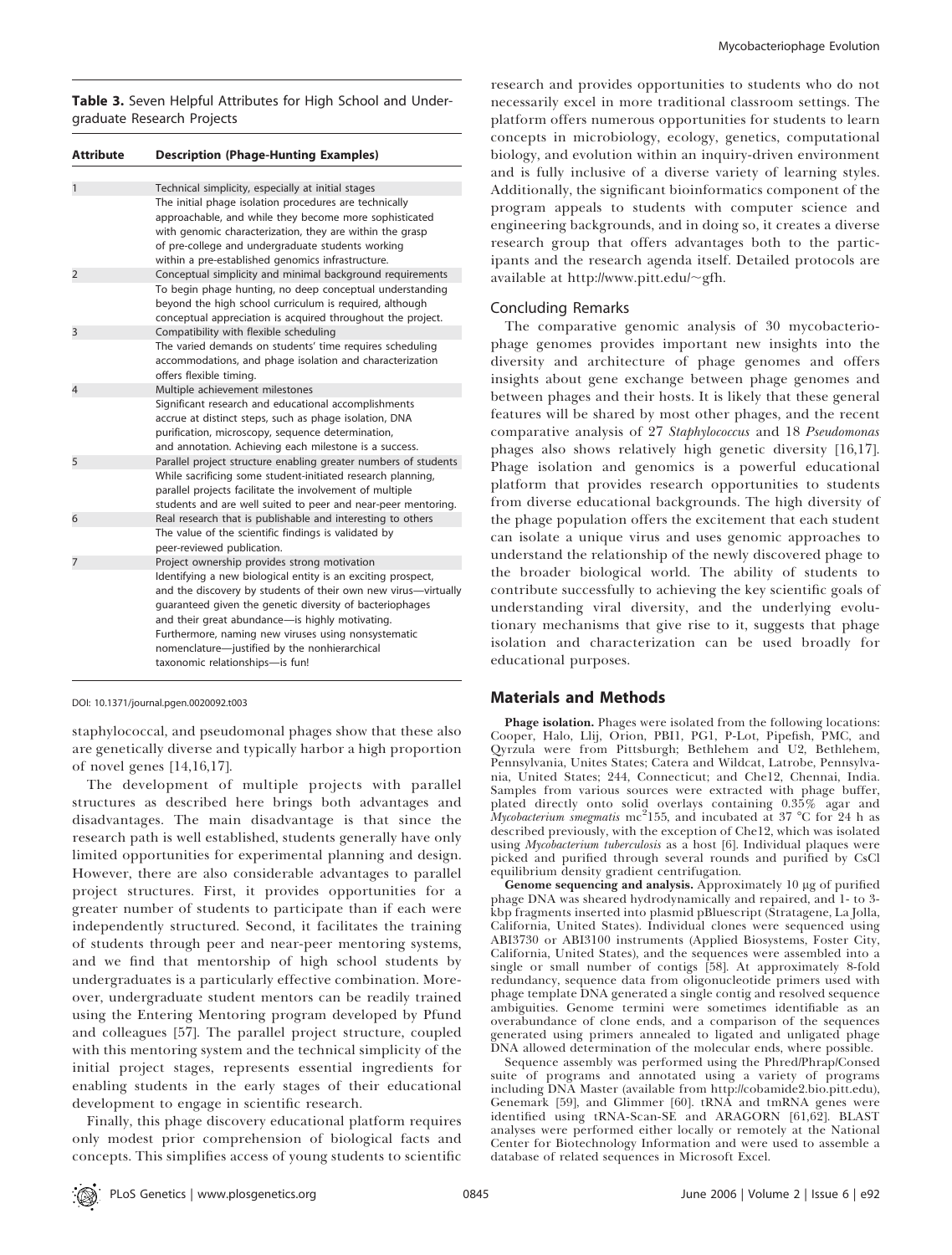# Supporting Information

#### Table S1. The Pham Database

Each of the putative proteins encoded by 30 mycobacteriophage genomes are tabulated according to sequence similarity and assembled into phamilies. Putative pham functions are also listed. Found at DOI: 10.1371/journal.pgen.0020092.st001 (250 KB XLS).

#### Accession Numbers

GenBank (http://www.ncbi.nlm.nih.gov/Genbank) accession numbers for phages are L5 (Z18946), D29 (AF022214), Bxb1 (AF271693), TM4 (AF068845), Barnyard (AY129339), Bxz1 (AY129337), Bxz2 (AY129332), Che8 (AY129330), Che9c (AY129333), Che9d (AY129336), Corndog (AY129335), Cjw1 (AY129331), Omega (AY129338), Rosebush (AY129334), Catera (DQ398053), Halo (DQ398042), Wildcat (DQ398052), Pipefish (DQ398049), 244 (DQ398041), Cooper (DQ398044), Llij (DQ398045), Orion (DQ398046), PMC (DQ398050), Qyrzula (DQ398048), Bethlehem  $(XY500153)$ , U2 (AY500152), Che12 (DQ398043), PBI1 (DQ398047), PG1 (AF547430), and P-Lot (DQ398051).

# Acknowledgments

We thank Molly Scanlon for superb technical assistance and Steve Cresawn for comments on the manuscript. We are grateful to Jo

#### References

- 1. Suttle CA (2005) Viruses in the sea. Nature 437: 356–361.
- 2. Wommack KE, Colwell RR (2000) Virioplankton: Viruses in aquatic ecosystems. Microbiol Mol Biol Rev 64: 69–114.
- 3. Hambly E, Suttle CA (2005) The viriosphere, diversity, and genetic exchange within phage communities. Curr Opin Microbiol 8: 444–450.
- 4. Fuhrman JA (1999) Marine viruses and their biogeochemical and ecological effects. Nature 399: 541–548.
- 5. Wilhelm SW, Suttle CA (1999) Viruses and nutrient cycles in the sea. Bioscience 49: 781–788.
- 6. Pedulla ML, Ford ME, Houtz JM, Karthikeyan T, Wadsworth C, et al. (2003) Origins of highly mosaic mycobacteriophage genomes. Cell 113: 171–182.
- 7. Hendrix RW (2002) Bacteriophages: Evolution of the majority. Theor Popul Biol 61: 471–480.
- 8. Brussow H, Hendrix RW (2002) Phage genomics: Small is beautiful. Cell 108: 13–16.
- 9. Hendrix RW (2003) Bacteriophage genomics. Curr Opin Microbiol 6: 506– 511.
- 10. Hendrix RW, Hatfull GF, Smith MC (2003) Bacteriophages with tails: Chasing their origins and evolution. Res Microbiol 154: 253–257.
- 11. Hendrix RW, Smith MC, Burns RN, Ford ME, Hatfull GF (1999) Evolutionary relationships among diverse bacteriophages and prophages: All the world's a phage. Proc Natl Acad Sci U S A 96: 2192–2197.
- 12. Hendrix RW (1999) The long evolutionary reach of viruses. Curr Biol 9: 914–917.
- 13. Bamford DH, Burnett RM, Stuart DI (2002) Evolution of viral structure. Theor Popul Biol 61: 461–470.
- 14. Brussow H (2001) Phages of dairy bacteria. Annu Rev Microbiol 55: 283– 303.
- 15. Casjens SR (2005) Comparative genomics and evolution of the tailedbacteriophages. Curr Opin Microbiol 8: 451–458.
- 16. Kwan T, Liu J, Dubow M, Gros P, Pelletier J (2006) Comparative genomic analysis of 18 Pseudomonas aeruginosa bacteriophages. J Bacteriol 188: 1184– 1187.
- 17. Kwan T, Liu J, DuBow M, Gros P, Pelletier J (2005) The complete genomes and proteomes of 27 Staphylococcus aureus bacteriophages. Proc Natl Acad Sci U S A 102: 5174–5179.
- 18. Maniloff J, Ackermann HW (1998) Taxonomy of bacterial viruses: Establishment of tailed virus genera and the order Caudovirales. Arch Virol 143: 2051–2063.
- 19. Edwards RA, Rohwer F (2005) Viral metagenomics. Nat Rev Microbiol 3: 504–510.
- 20. Breitbart M, Salamon P, Andresen B, Mahaffy JM, Segall AM, et al. (2002) Genomic analysis of uncultured marine viral communities. Proc Natl Acad Sci U S A 99: 14250–14255.
- 21. Breitbart M, Felts B, Kelley S, Mahaffy JM, Nulton J, et al. (2004) Diversity and population structure of a nearshore marine sediment viral community. Proc R Soc Ser B 271: 565–574.
- 22. Breitbart M, Hewson I, Felts B, Mahaffy JM, Nulton J, et al. (2003) Metagenomic analyses of an uncultured viral community from human feces. J Bacteriol 185: 6220–6223.
- 23. Cann AJ, Fandrich SE, Heaphy S (2005) Analysis of the virus population

Handelsman and colleagues for assistance with the Entering Mentoring program developed by them. We would also thank Rajeswaru Dandapani, Curt Wadsworth, Lori Bibb, John Lewis, Bill Brucker, Vanaja Kumar, Joe Gross, and Jake Falbo for their contributions to phage isolation. Eric Polinko provided invaluable assistance in the bioinformatic analyses and coordinating the annotation efforts of ten students in his Computational Biology class at the University of Pittsburgh. The specific contributions of other students are listed in Table 2.

Author contributions. GFH, WRJ, JGL, and RWH conceived and designed the experiments. MLP, PMC, AF, MEF, RMG, JMH, AJH, VAK, SN, KVP, MGP, DTS, BZS, ALS, and GMZ performed the experiments. GFH, MLP, DJS, PMC, AF, MEF, RMG, JMH, AJH, VAK, SN, KVP, MGP, DTS, BZS, ALS, GMZ, VK, CLP, JGL, and RWH analyzed the data. PMC, AF, RMG, JMH, AJH, VAK, SN, KVP, MGP, DTS, BZS, ALS, GMZ, VK, and JGL contributed reagents/materials/analysis tools. GFH, MLP, DJS, CLP, WRJ, JGL, and RWH wrote the paper.

Funding. This work was supported in part by a grant to the University of Pittsburgh by the Howard Hughes Medical Institute (HHMI) in support of GFH under HHMI's Professors Program. Support was also provided by grants from the National Institutes of Health to RWH (GM51975), GFH (AI28927), WRJ (AI26170), and V. Kumar (training grant AITTRP); from the David and Lucille Packard Foundation (JGL); and from the Ellison Medical Foundation (WRJ).

Competing interests. The authors have declared that no competing interests exist.

present in equine faeces indicates the presence of hundreds of uncharacterized virus genomes. Virus Genes 30: 151–156.

- 24. Hatfull GF (2004) Mycobacteriophages and tuberculosis. In: Eisenach K, Cole ST, Jacobs WR Jr, McMurray D, editors. Tuberculosis. Washington (D. C.): ASM Press
- 25. Hatfull GF (2004) Mycobacteriophages. In: Calendar R, editor. The bacteriophages. New York: Oxford University Press. pp. 602–620.
- 26. Hatfull GF (1994) Mycobacteriophage L5: A toolbox for tuberculosis. ASM News 60: 255–260.
- 27. McNerney R (1999) TB: The return of the phage. A review of fifty years of mycobacteriophage research. Int J Tuberc Lung Dis 3: 179–184.
- 28. Hatfull GF, Sarkis GJ (1993) DNA sequence, structure and gene expression of mycobacteriophage L5: A phage system for mycobacterial genetics. Mol Microbiol 7: 395–405.
- 29. Mediavilla J, Jain S, Kriakov J, Ford ME, Duda RL, et al. (2000) Genome organization and characterization of mycobacteriophage Bxb1. Mol Microbiol 38: 955–970.
- 30. Ford ME, Sarkis GJ, Belanger AE, Hendrix RW, Hatfull GF (1998) Genome structure of mycobacteriophage D29: Implications for phage evolution. J Mol Biol 279: 143–164.
- 31. Ford ME, Stenstrom C, Hendrix RW, Hatfull GF (1998) Mycobacteriophage TM4: Genome structure and gene expression. Tuber Lung Dis 79: 63–73.
- 32. Juhala RJ, Ford ME, Duda RL, Youlton A, Hatfull GF, et al. (2000) Genomic sequences of bacteriophages HK97 and HK022: Pervasive genetic mosaicism in the lambdoid bacteriophages. J Mol Biol 299: 27–51.
- 33. Katsura I, Hendrix RW (1984) Length determination in bacteriophage lambda tails. Cell 39: 691–698.
- 34. Brussow H, Desiere F (2001) Comparative phage genomics and the evolution of Siphoviridae: Insights from dairy phages. Mol Microbiol 39: 213–222.
- 35. Liu M, Gingery M, Doulatov SR, Liu Y, Hodes A, et al. (2004) Genomic and genetic analysis of Bordetella bacteriophages encoding reverse transcriptase-mediated tropism-switching cassettes. J Bacteriol 186: 1503–1517.
- 36. Liu M, Deora R, Doulatov SR, Gingery M, Eiserling FA, et al. (2002) Reverse transcriptase-mediated tropism switching in Bordetella bacteriophage. Science 295: 2091–2094.
- 37. Jensen EC, Schrader HS, Rieland B, Thompson TL, Lee KW, et al. (1998) Prevalence of broad-host-range lytic bacteriophages of Sphaerotilus natans, Escherichia coli, and Pseudomonas aeruginosa. Appl Environ Microbiol 64: 575– 580.
- 38. Hendrix RW, Lawrence JG, Hatfull GF, Casjens S (2000) The origins and ongoing evolution of viruses. Trends Microbiol 8: 504–508.
- 39. Lawrence JG, Hendrix RW, Casjens S (2001) Where are the pseudogenes in bacterial genomes? Trends Microbiol 9: 535–540.
- 40. Ochman H, Lawrence JG, Groisman EA (2000) Lateral gene transfer and the nature of bacterial innovation. Nature 405: 299–304.
- 41. Brussow H, Canchaya C, Hardt WD (2004) Phages and the evolution of bacterial pathogens: From genomic rearrangements to lysogenic conversion. Microbiol Mol Biol Rev 68: 560–602.
- 42. Canchaya C, Fournous G, Chibani-Chennoufi S, Dillmann ML, Brussow H (2003) Phage as agents of lateral gene transfer. Curr Opin Microbiol 6: 417– 424.
- 43. Boyd EF, Davis BM, Hochhut B (2001) Bacteriophage-bacteriophage

PLoS Genetics | www.plosgenetics.org June 2006 | Volume 2 | Issue 6 | e92 0846